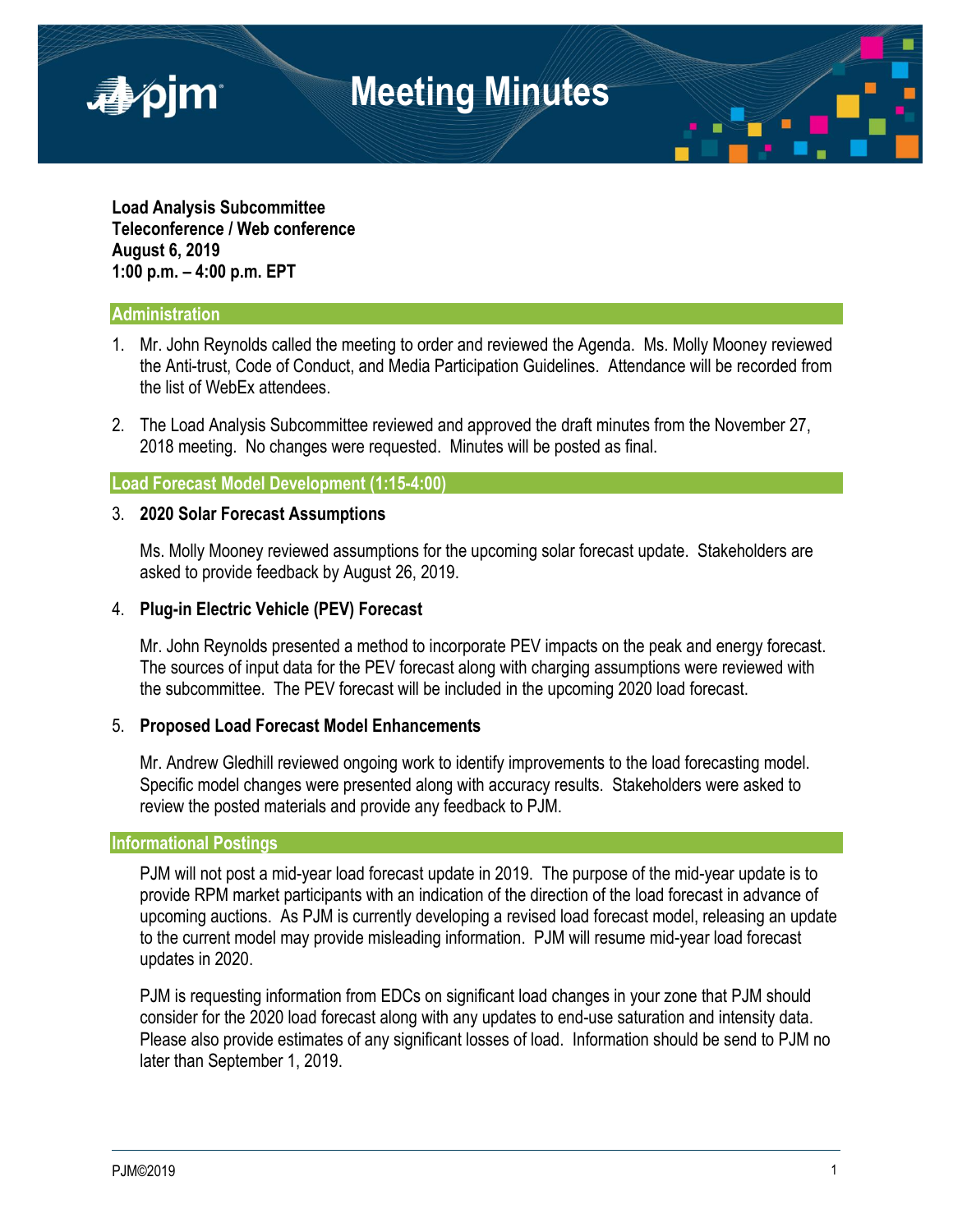

# **Meeting Minutes**

## **In Attendance**

**Chad Burnett** Changer American Electric Power David Hastings **DhastCo, LLC** Brian Kauffman **Enernoc** Enernoc Philip Covello **Evercore** Dean Bickerstaff **Hartree Partners Hartree Partners** Rory Sweeney GT Power Group Jeff Whitehead GT Power Group Tom Rutigliano NRDC Gregory Carmean **OPSI** 

Randy Holliday **American Electric Power American Electric Power** Jenny Zhao **American Electric Power** American Electric Power John McDaniel **Baltimore Gas and Electric Company** Tom Jens Black Oak Energy, LLC Dennis Kelter Commonwealth Edison Company Rehan Gilani ConEdison Energy, Inc. Carl Johnson Customized Energy Solutions, Ltd. Jonathan Sasser Customized Energy Solutions, Ltd Abhijit Rajan Dominion Virginia Power Karim Siamer **Dominion Virginia Power** Sally Witt **Eastern Kentucky Power Cooperative**, Inc. Malcolm Ainspan Energy Curtailment Specialists, Inc. Sharon Midgley Exelon Generation Co., LLC Jim Benchek First Energy Corporation Lou D'Alessandris **Election** Einst Energy Corporation Mike Durinsky **First Energy Corporation** Mike Borgatti Gable and Associates Kathleen Wehnes Maryland Public Service Commission Amy York **McNees Wallace & Nurick LLC** George Kogut New York Power Authority Adrien Ford **Adrien Ford Cooperative Cooperative Old Dominion Electric Cooperative** Michael Jesensky Old Dominion Electric Cooperative Arun Nava PPL Electric Utilities Corporation Kieran Bergin **Public Service Electric & Gas Company** Public Service Electric & Gas Company Raymond DePillo **Public Service Electric & Gas Company** Public Service Electric & Gas Company Rich Marinelli **Number 2018** 2019 12:30 Public Service Electric & Gas Company Stephen Wreschnig **Public Service Electric & Gas Company** Public Service Electric & Gas Company Gary Hartman **Talen Energy Marketing, LLC** Brad Swalwell **Tangent Energy Solutions**, Inc.